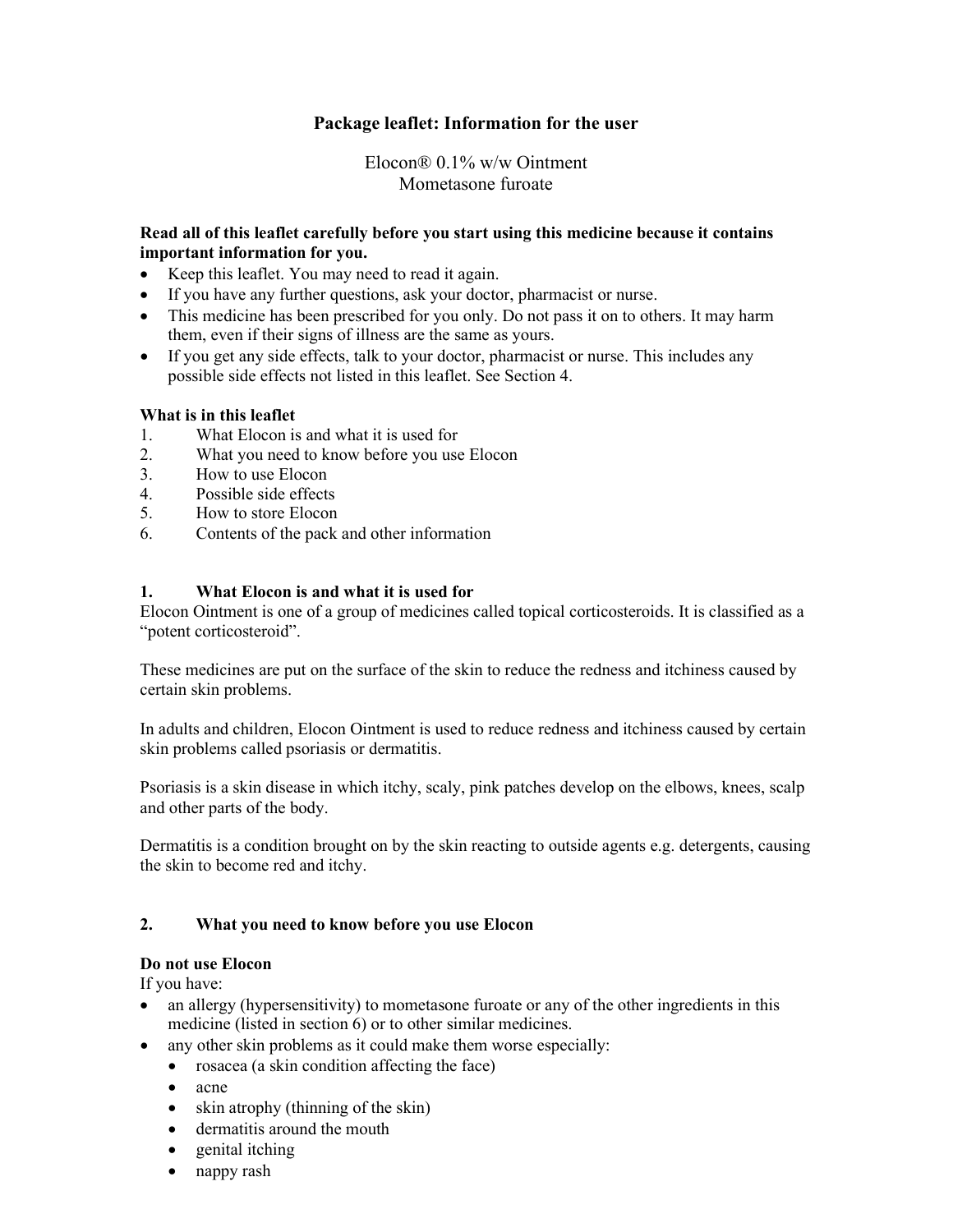- cold sores
- chickenpox
- shingles
- warts
- ulcerated skin
- wounds
- other skin infections

Ask your doctor or pharmacist if you are not sure.

#### **Warning and precautions**

Contact your doctor if your psoriasis gets worse or you get raised bumps filled with pus under your skin.

Contact your doctor immediately if you experience blurred vision or other visual disturbances.

If your skin becomes irritated or sensitive after using Elocon, you should stop using it and tell your doctor.

If you think that you have developed an infection on your skin while using Elocon, you should tell your doctor.

Side effects that may happen with inhaled or oral corticosteroids may also occur with corticosteroids used on the skin, especially in infants and children.

If you use more than the correct amount of ointment and/or use it for longer than is recommended, it can affect the levels of certain hormones in the body, particularly in infants and children.

In adults the changes in hormone levels may lead rarely to puffiness or rounding of the face, weakness, tiredness, and dizziness when standing or sitting down.

Do not smoke or go near naked flames – risk of severe burns. Fabric (clothing, bedding, dressings etc) that has been in contact with this product burns more easily and is a serious fire hazard. Washing clothing and bedding may reduce product build-up but not totally remove it.

## **Children**

If more than the correct amount of ointment is used and/or it is used for longer than is recommended, it can affect the child's hormones. This may lead to:

- Delayed growth and development
- Puffiness or rounding of the face

## **Other medicines and Elocon**

• Tell your doctor or pharmacist if you are using, have recently used or might use any other medicines

## **Pregnancy, breast-feeding and fertility**

If you are pregnant or breast-feeding, think you may be pregnant or are planning to have a baby, ask your doctor or pharmacist for advice before taking this medicine.

## **Elocon Ointment contains propylene glycol stearate**

Elocon Ointment contains propylene glycol stearate, which can cause skin irritation.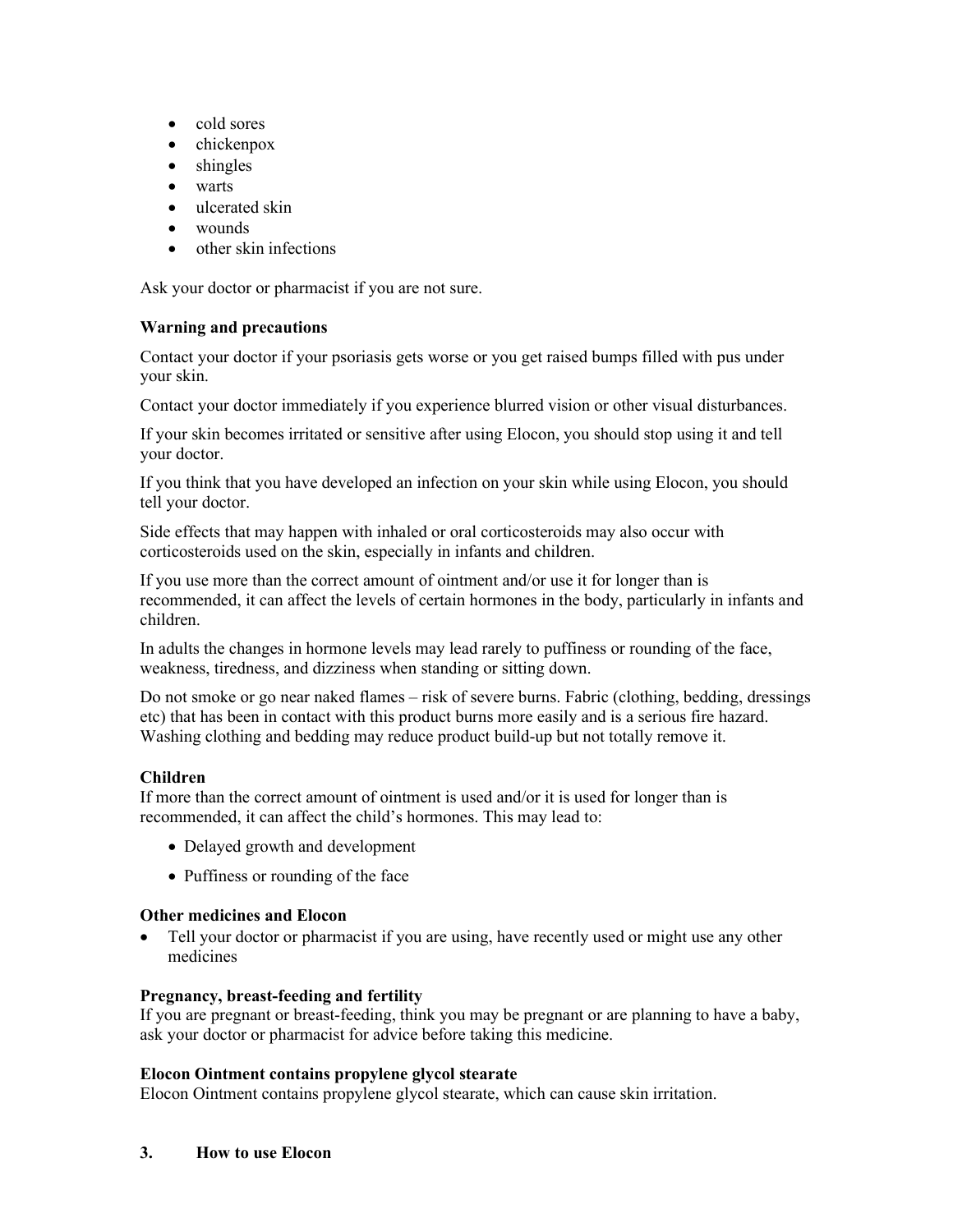Always use Elocon exactly as your doctor or pharmacist has told you. You should check with your doctor or pharmacist if you are not sure.

## **Use in children**

Elocon is not recommended for children under the age of 2.

## **How much to use**

Usually for adults and children aged 2 and above, a thin layer of Elocon Ointment should be gently rubbed into the affected area of skin once a day.

## **Before using Elocon**

You should always follow these instructions when using Elocon:

- Do not use the ointment on your face for more than 5 days
- Do not apply the ointment to children, on any part of their body, for more than 5 days.
- Do not put the ointment under your child's nappy, as this makes it easier for the active drug to pass through the skin and possibly cause some unwanted effects.
- You should check with your doctor before covering the treated areas with a bandage or plaster. Treated areas on the face or in children should not be covered with a bandage or plaster.
- You should not use a large amount of ointment on large areas of the body for a long time (for example every day for many weeks or months).
- Do not use in or around your eyes, including eye-lids

#### **If you use more Elocon than you should**

If you (or somebody else) accidentally swallows the ointment, it should not produce any problems. However, if you are worried, you should see your doctor.

If you use the ointment more often than you should, or on large areas of the body, it can affect some of your hormones.

In children, this may affect their growth and development.

If you have not used the cream as you were told to do and have used it too often and/or for a long time, you should tell your doctor.

## **If you forget to use Elocon**

If you forget to use your ointment at the right time, use it as soon as you remember, then carry on as before.

#### **If you stop using Elocon**

If you have been using Elocon for a long time and your skin problem seems to have got better, you should not suddenly stop using the ointment. If you do, you may find that your skin becomes red and you may notice stinging or burning. To avoid this, you should speak to your doctor who will gradually reduce how often you need to use the ointment until you stop treatment altogether.

## **4. Possible side effects**

Like all medicines, Elocon can cause side effects, although not everybody gets them.

A few people may find that they suffer from some of the following side effects after using Elocon:

- allergic skin reactions
- bacterial and secondary skin infections
- acne
- inflammation and/ or infection of the hair follicles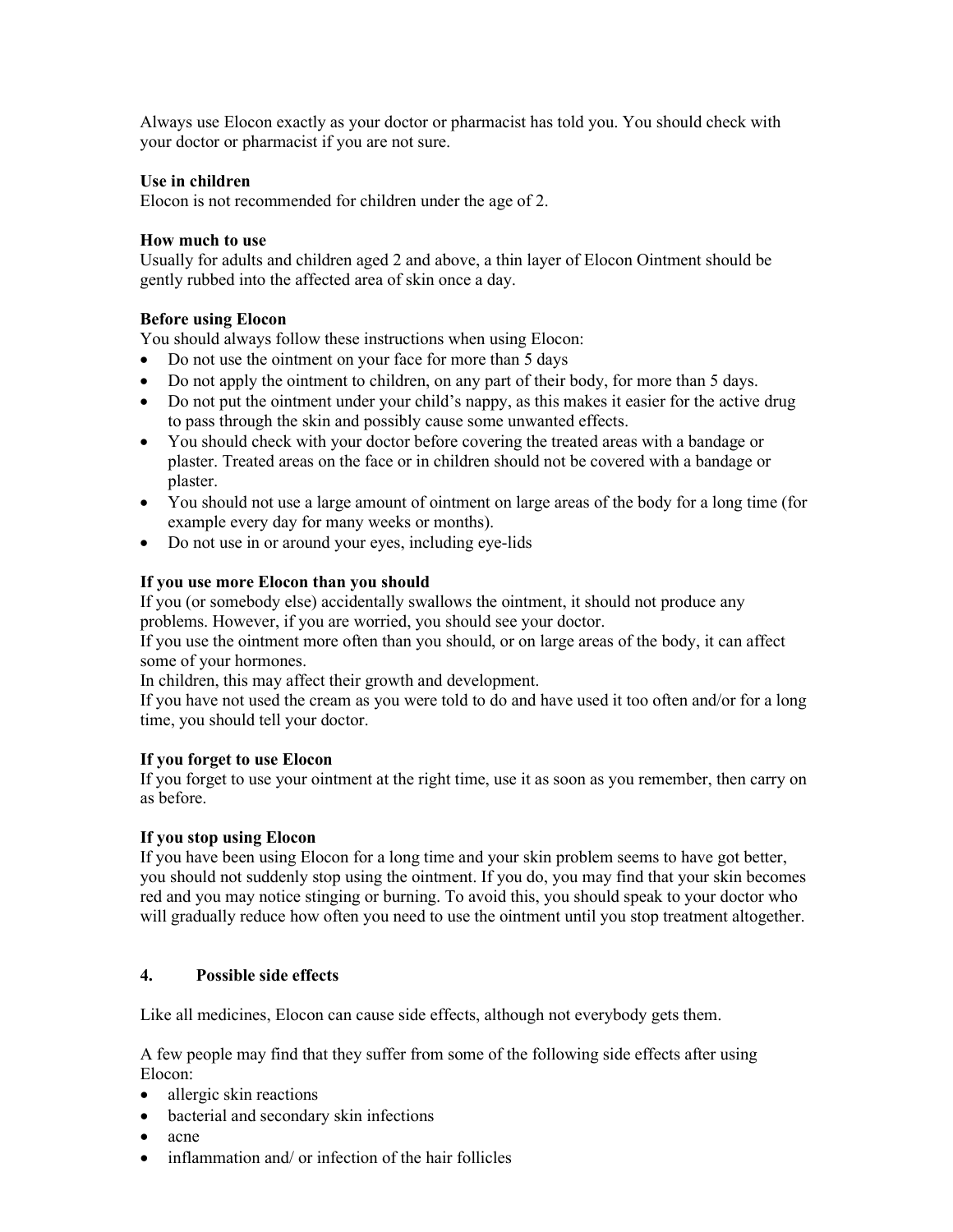- thinning of the skin
- red marks with associated prickly heat
- loss of skin colour
- burning
- stinging
- *itching*
- tingling
- excessive hair growth
- softening of the skin and stretch marks
- blurred vision

Other side effects that may occur with topical corticosteroids are dry skin, skin irritation, dermatitis, dermatitis around the mouth, and small dilated blood vessels.

## **Reporting of side effects**

If you get any side effects, talk to your doctor, pharmacist or nurse. This includes any possible side effects not listed in this leaflet. You can also report side effects directly via the Yellow Card Scheme at: [www.mhra.gov.uk/yellowcard](http://www.mhra.gov.uk/yellowcard) or search for MHRA Yellow Card in the Google Play or Apple App Store. By reporting side effects you can help provide more information on the safety of this medicine.

## **5. How to store Elocon**

The ointment should be stored between 2 and 30°C.

Keep this medicine out of the sight and reach of children.

Do not use this medicine after the expiry date which is stated on the carton after EXP. The expiry date refers to the last day of that month.

Do not throw away any medicines via wastewater or household waste. Ask your pharmacist how to throw away medicines you no longer use. These measures will help protect the environment.

## **6. Contents of the pack and other information**

## **What Elocon contains**

- The active substance is mometasone furoate, each gram contains 1 mg of mometasone furoate.
- The other ingredients are hexylene glycol; purified water; phosphoric acid; propylene glycol stearate; white bees wax; white soft paraffin.

## **What Elocon looks like and contents of the pack**

The ointment is available in a tube containing 5, 15, 30, 45 and 100 g. Not all pack sizes may be marketed.

## **Marketing Authorisation Holder and Manufacturer**

## **Marketing Authorisation Holder**

Organon Pharma (UK) Limited, Hertford Road, Hoddesdon, Hertfordshire, EN11 9BU, UK.

## **Manufacturer**

Schering-Plough Labo NV, Heist-op-den Berg, Belgium.